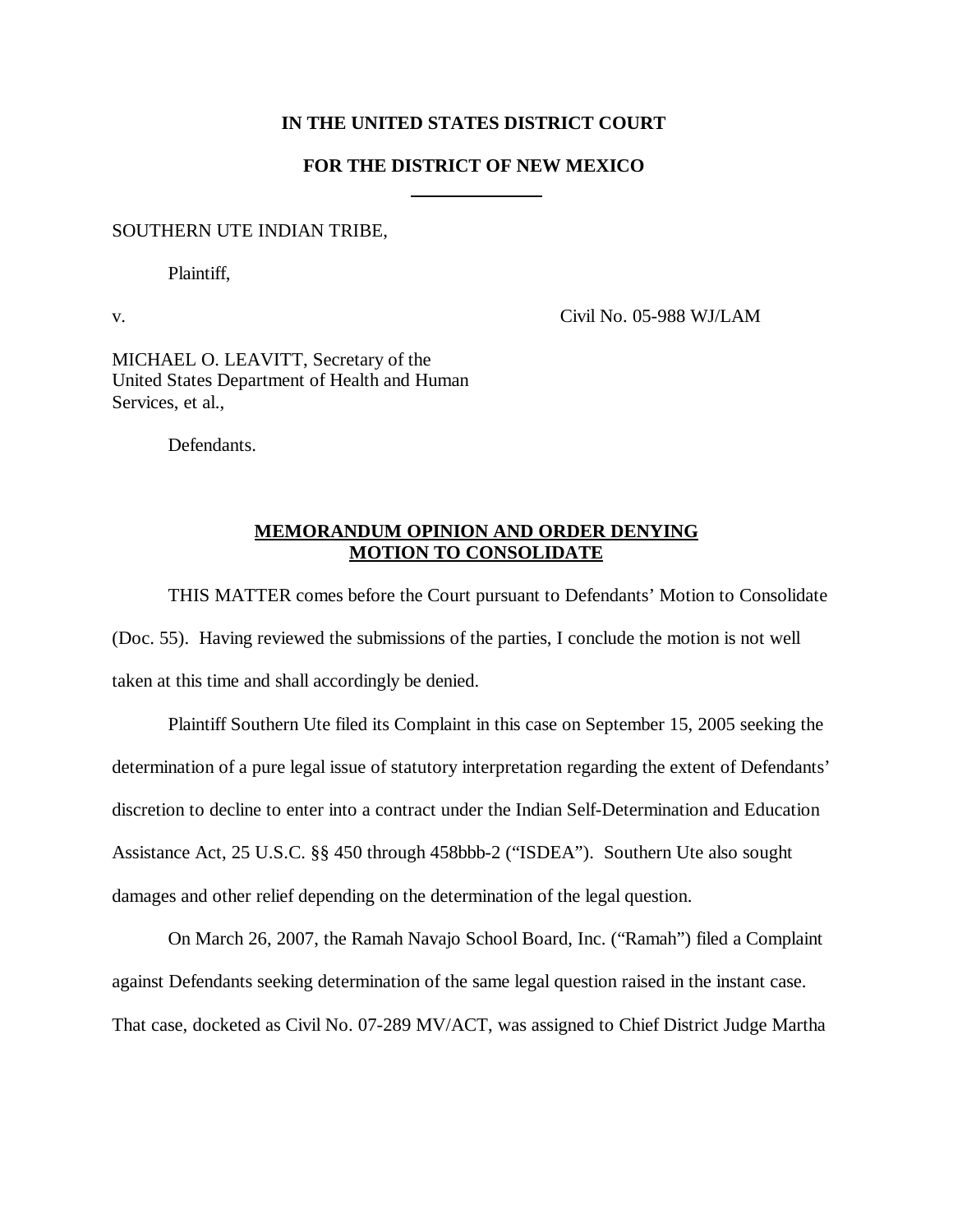Vazquez. On June 6, 2007, Defendants filed a motion in Judge Vazquez's case to consolidate that case with this one. Defendants did not file the motion in this case.

On June 15, 2007, I filed a Memorandum Opinion and Order in this case addressing the legal issue raised in Southern Ute's Complaint and ruling in Southern Ute's favor on that issue. The ruling was based on the briefs filed by the parties in this case. All that remains to be determined between the parties is the full relief to which Southern Ute may be entitled, and this will involve the determination of facts specific to Southern Ute.

On July 24, 2007, Defendants filed in this case a Motion to Consolidate this case with Judge Vazquez's case. Southern Ute opposes consolidation because it will delay this case further. I note that Ramah filed a response in opposition to the motion to consolidate filed by Defendants in Judge Vazquez's case. Ramah seeks a separate ruling from Judge Vazquez on the legal issues raised in its Complaint.

Under Fed. R. Civ. P. 42(a), a court may consolidate cases involving a common question of law or fact. If there is such a common question, a court should "weigh the interests of judicial convenience in consolidating the cases against the delay, confusion, and prejudice consolidation might cause." Servants of Paraclete, Inc. v. Great American Ins. Co., 866 F.Supp. 1560, 1572 (D.N.M. 1994). The party moving for consolidation bears the burden of showing that consolidation is desirable. Id. It is within the discretion of the trial court whether or not to consolidate cases. Id.

This case and the case before Judge Vazquez obviously share common questions of law. However, it is notable that the common question has already been determined in this case, and Ramah had no input toward that determination. While the decision in this case is favorable to Ramah, it may desire to make different or additional arguments to support the determination in